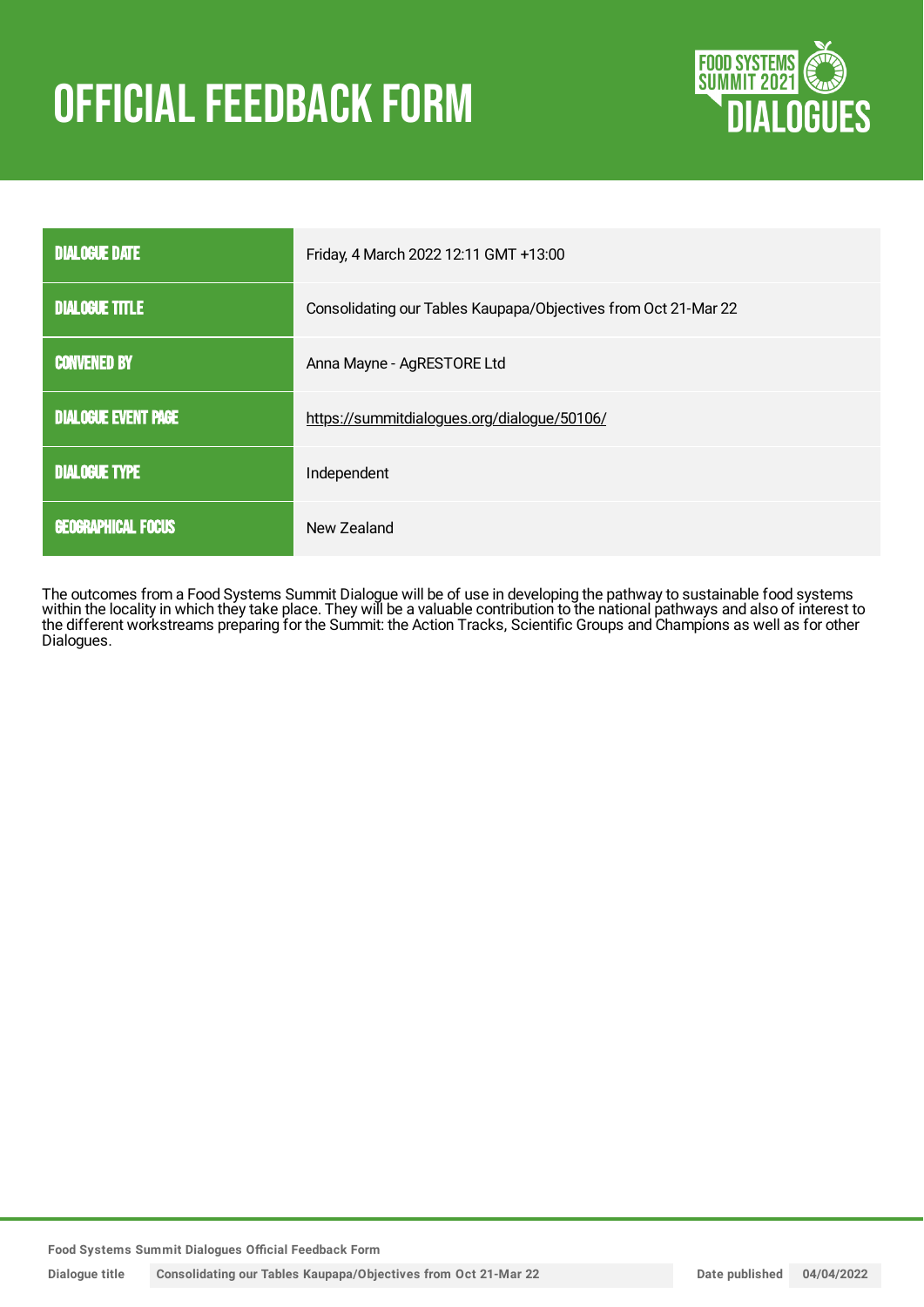## 1.PARTICIPATION



#### NUMBER OF PARTICIPANTS FROM EACH STAKEHOLDER GROUP

- 15 Small/medium enterprise/artisan 15 0 Workers and trade union
- 1 Large national business 0 Member of Parliament
- 0 Multi-national corporation 1 Local authority
- 
- 
- 0 Large-scale farmer 1 United Nations
- 0 Local Non-Governmental Organization 0 International financial institution
- 0 International Non-Governmental Organization 0 Private Foundation / Partnership / Alliance
- 5 Indigenous People **1986** 10 Consumer group
- 3 Science and academia 0 Other
- 
- 
- 
- 1 Small-scale farmer 7 Government and national institution
- 0 Medium-scale farmer 10 0 Regional economic community
	-
	-
	-
	-
	-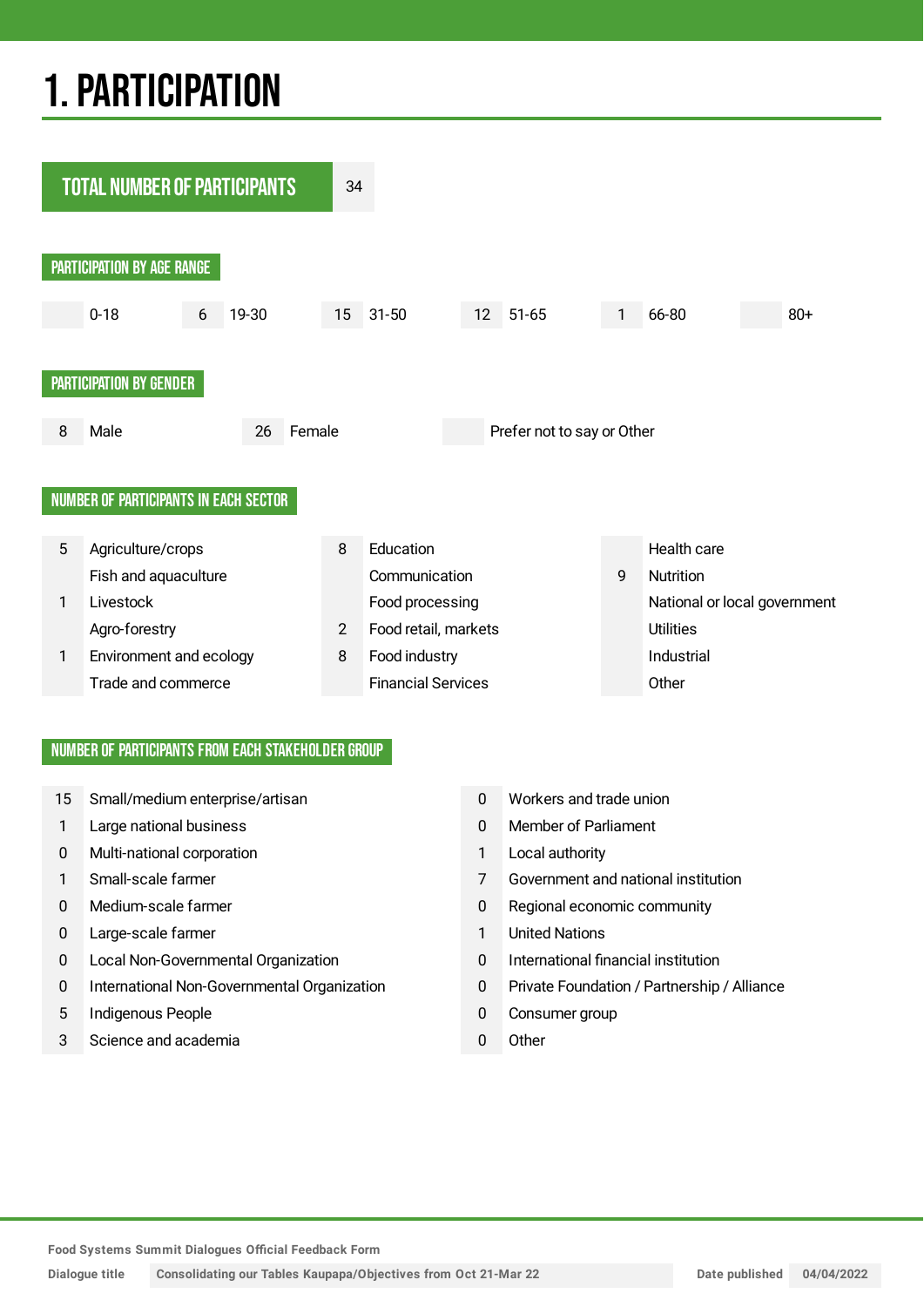### 2. PRINCIPLES OF ENGAGEMENT

#### HOW DID YOU ORGANIZE THE DIALOGUE SO THAT THE PRINCIPLES WERE INCORPORATED, REINFORCED AND ENHANCED?

Please see our IAFSD Summary Report March 2022.

HOW DID YOUR DIALOGUE REFLECT SPECIFIC ASPECTS OF THE PRINCIPLES?

Please see our IAFSD Summary Report March 2022.

DO YOU HAVE ADVICE FOR OTHER DIALOGUE CONVENORS ABOUT APPRECIATING THE PRINCIPLES OF ENGAGEMENT?

Please see our IAFSD Summary Report March 2022.

**Food Systems Summit Dialogues Official Feedback Form**

**Dialogue title Consolidating our Tables Kaupapa/Objectives from Oct 21-Mar 22 Date published 04/04/2022**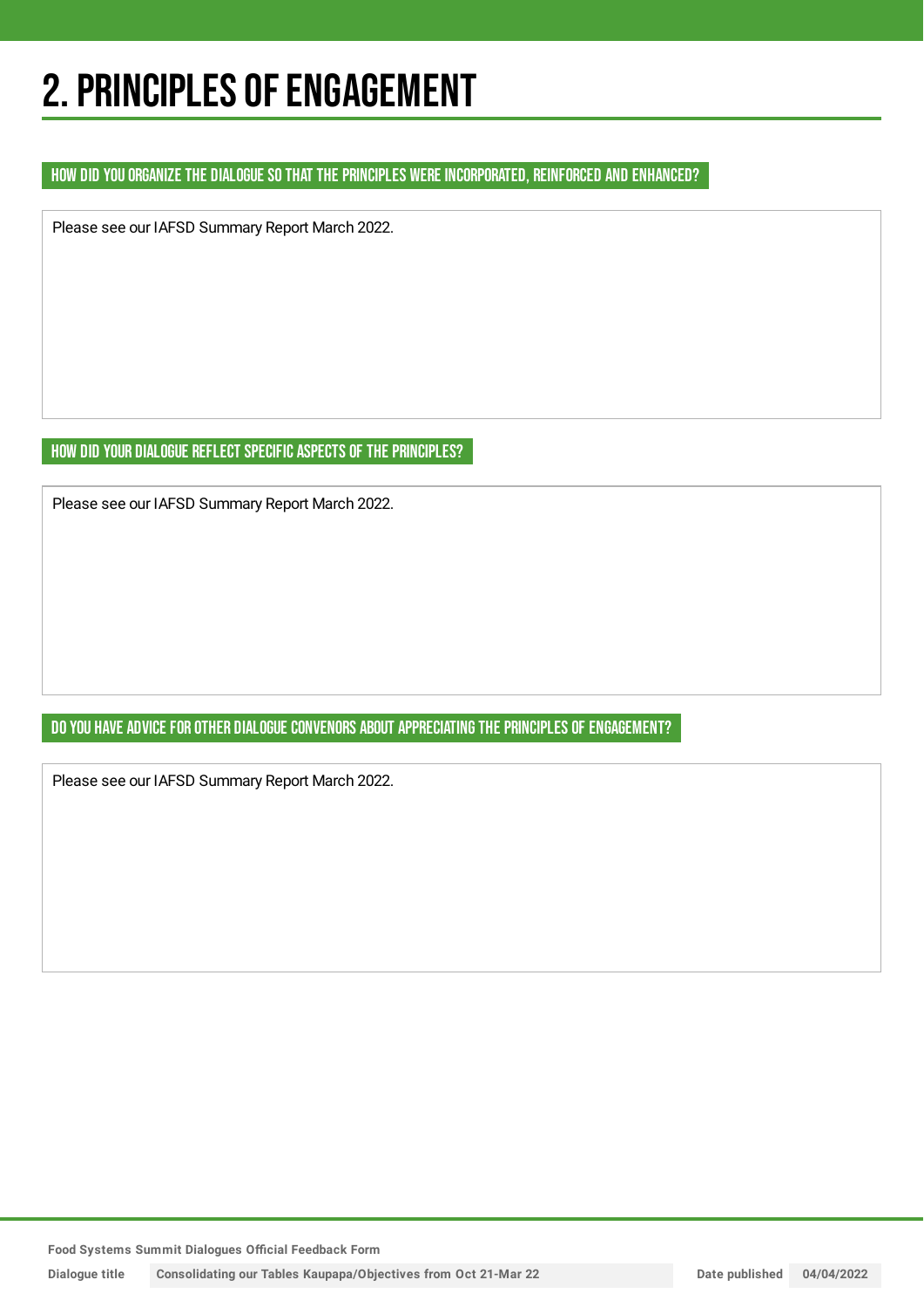## 3. METHOD

The outcomes of a Dialogue are influenced by the method that is used.

#### DID YOU USE THE SAME METHOD AS RECOMMENDED BYTHE CONVENORS REFERENCE MANUAL?

**Yes** ✓ **No**

Please see our IAFSD Summary Report March 2022. We have been able to get attendance to a good series of 5 Independent Aotearoa Food System Dialogues. Over this time people have come and gone and those who remain after the near two years, are from a very diverse range of stakeholders who are still giving their time for free to each dialogue. Given the issues each Table has identified are so serious and we have a level of intimacy per Table now, it has been decided to drop the Chatham House Rules (see the Report). Another reason for this to provide ease of management for the Facilitators'. Their Feedback Forms are so 'on point' and we need to work at pace and to 'keep moving'. The work and outcomes coming out is incredible and real momentum is picking up.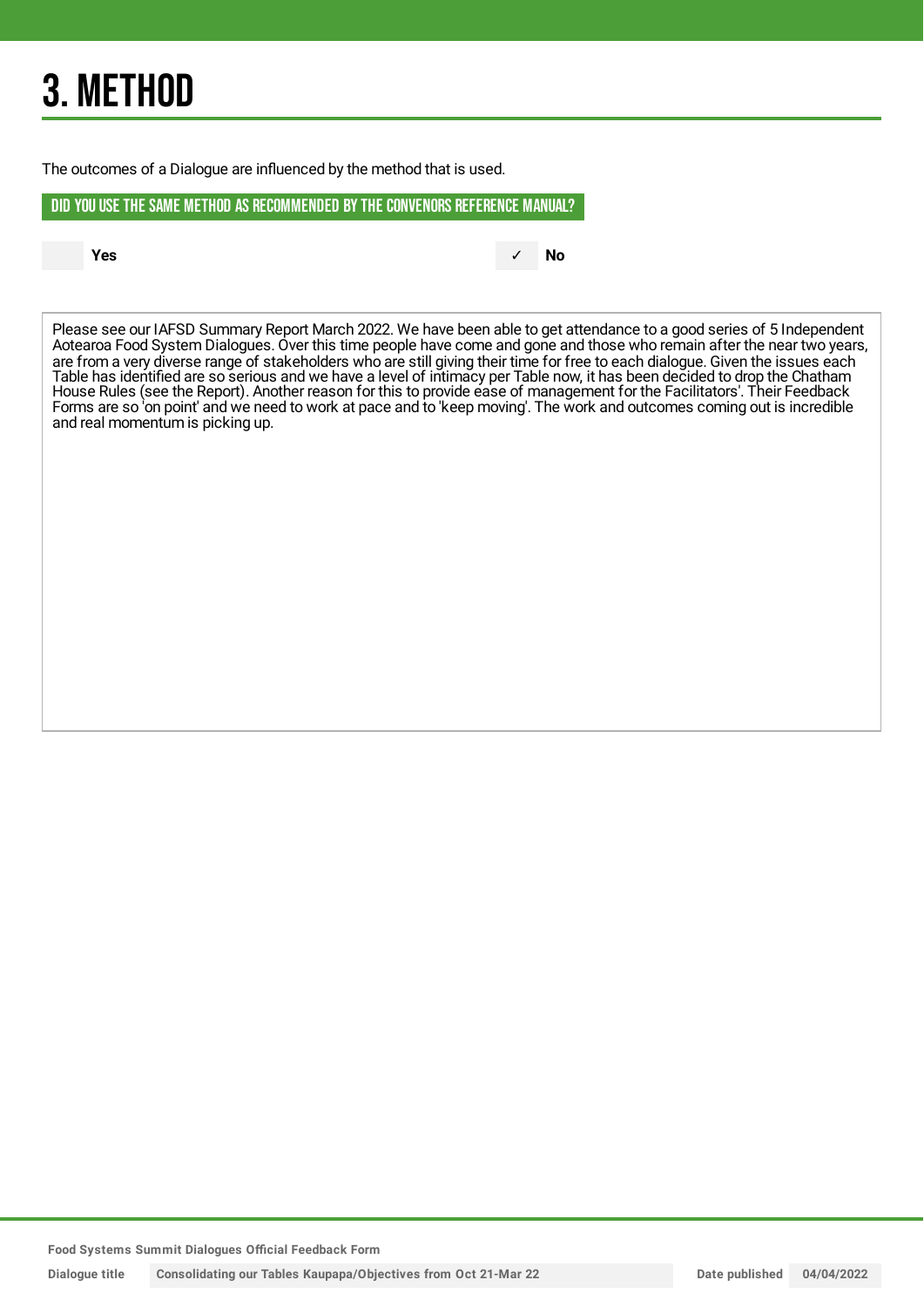## 4. DIALOGUE FOCUS & OUTCOMES

### MAJOR FOCUS

Bedding down the kaupapa/objectives for each of the 4 Breakout Tables involved now after a series of 5 dialogues.

#### ACTION TRACKS

| Action Track 1: Ensure access to safe and<br>nutritious food for all      |
|---------------------------------------------------------------------------|
| Action Track 2: Shift to sustainable<br>consumption patterns              |
| Action Track 3: Boost nature-positive<br>production                       |
| Action Track 4: Advance equitable livelihoods                             |
| Action Track 5: Build resilience to<br>vulnerabilities, shocks and stress |

#### **KEYWORDS**



**Food Systems Summit Dialogues Official Feedback Form**

**Dialogue title Consolidating our Tables Kaupapa/Objectives from Oct 21-Mar 22 Date published 04/04/2022**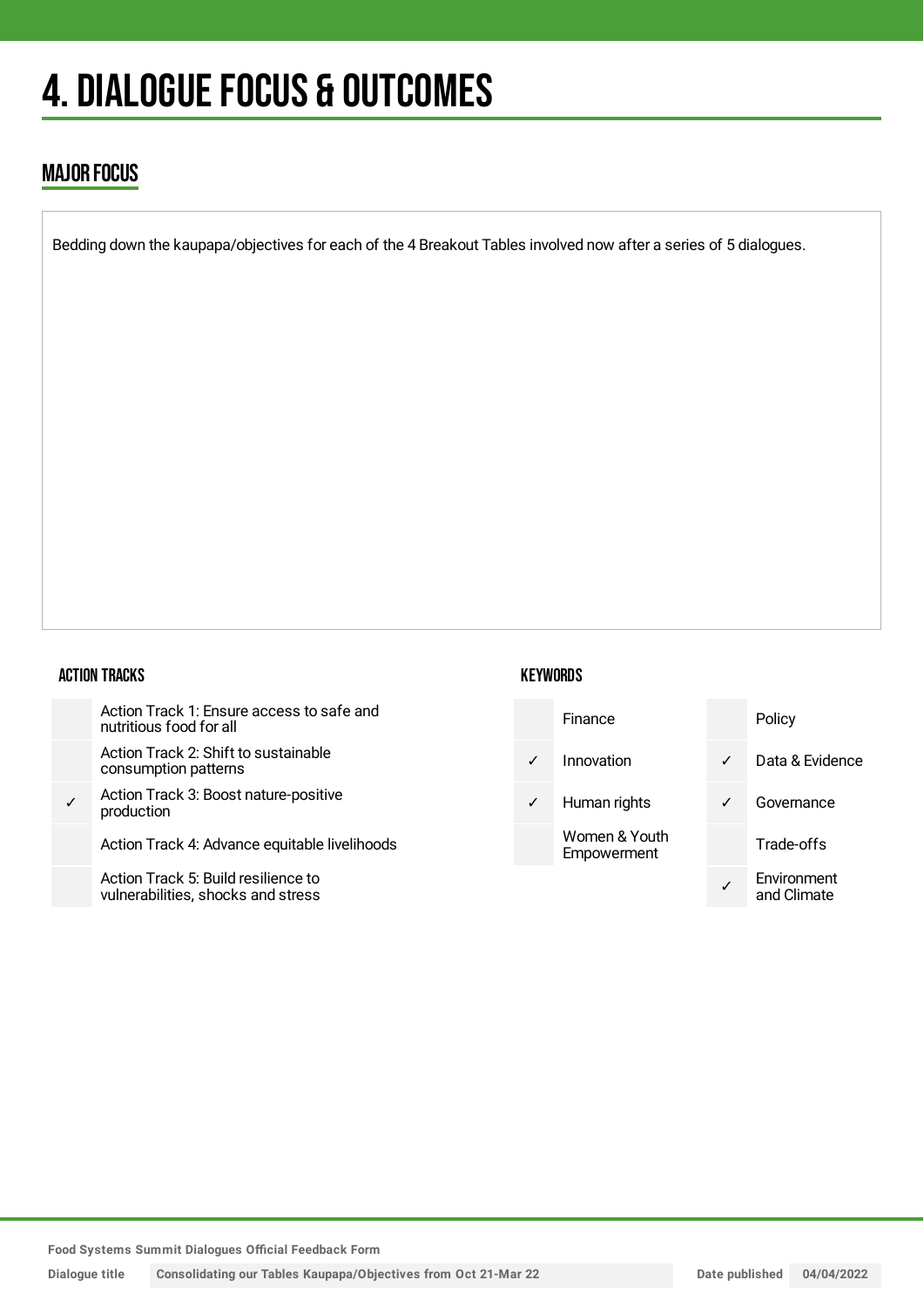### MAIN FINDINGS

The main finding was a subsequent meeting asked for between two of the breakout tables, so that duplication is not taking place within the work we are doing and the national body of work being done. Please see our IAFSD Summary Report March 2022.

#### ACTION TRACKS

| Action Track 1: Ensure access to safe and<br>nutritious food for all      | Finance                      | Policy                     |
|---------------------------------------------------------------------------|------------------------------|----------------------------|
| Action Track 2: Shift to sustainable<br>consumption patterns              | Innovation                   | Data & Evidence            |
| Action Track 3: Boost nature-positive<br>production                       | Human rights                 | Governance                 |
| Action Track 4: Advance equitable livelihoods                             | Women & Youth<br>Empowerment | Trade-offs                 |
| Action Track 5: Build resilience to<br>vulnerabilities, shocks and stress |                              | Environment<br>and Climate |

**KEYWORDS**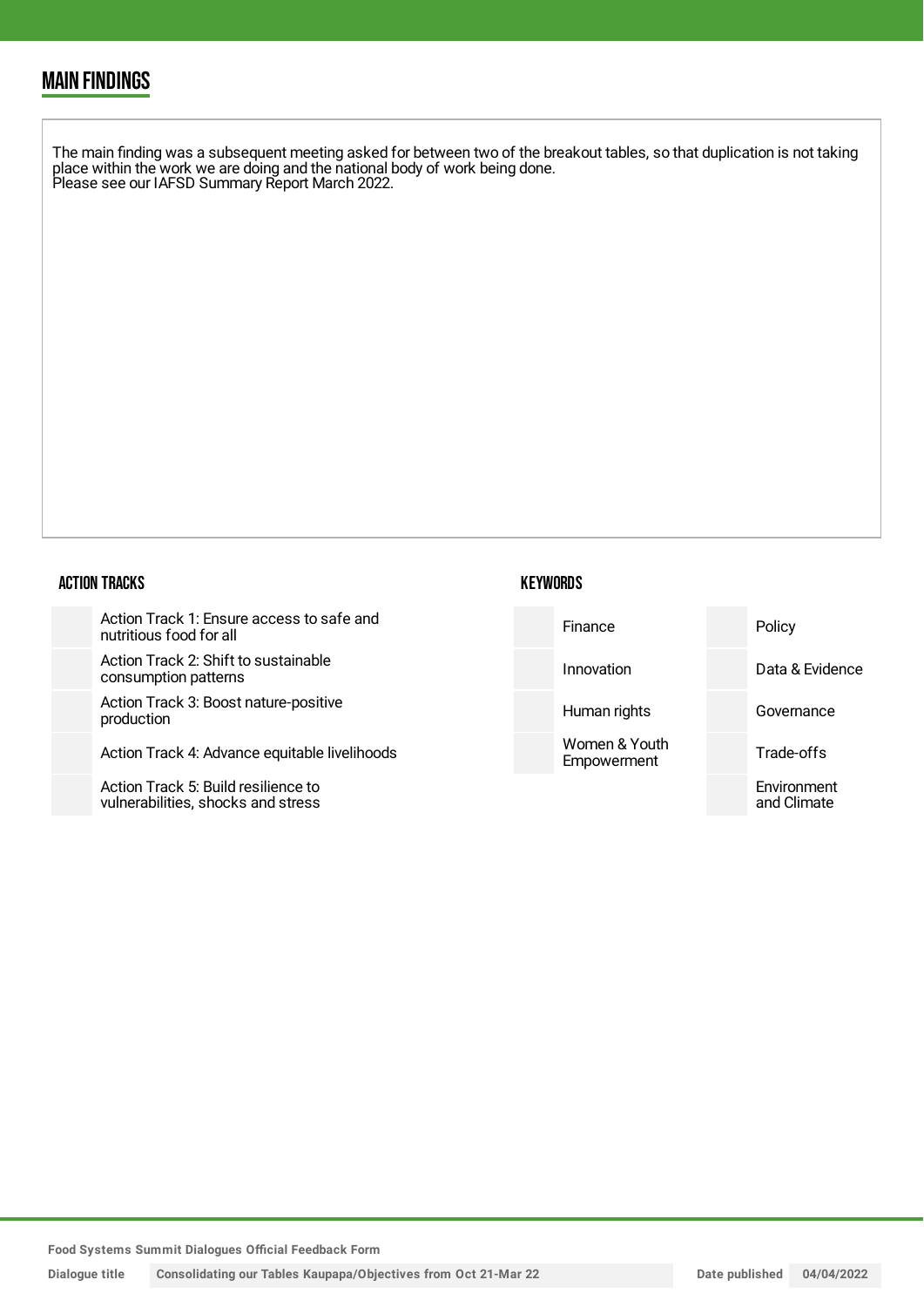### OUTCOMESFOR EACH DISCUSSION TOPIC

Please see our IAFSD Summary Report March 2022.

#### ACTION TRACKS

Action Track 1: Ensure ad nutritious food for all

Action Track 2: Shift to su consumption patterns

Action Track 3: Boost nat production

Action Track 4: Advance

Action Track 5: Build resil vulnerabilities, shocks an

| KEYWORDS |
|----------|
|----------|

| ustainable<br>Data & Evidence<br>Innovation                         |  |
|---------------------------------------------------------------------|--|
|                                                                     |  |
| ture-positive<br>Human rights<br>Governance                         |  |
| Women & Youth<br>equitable livelihoods<br>Trade-offs<br>Empowerment |  |
| ilience to<br>Environment<br>าd stress<br>and Climate               |  |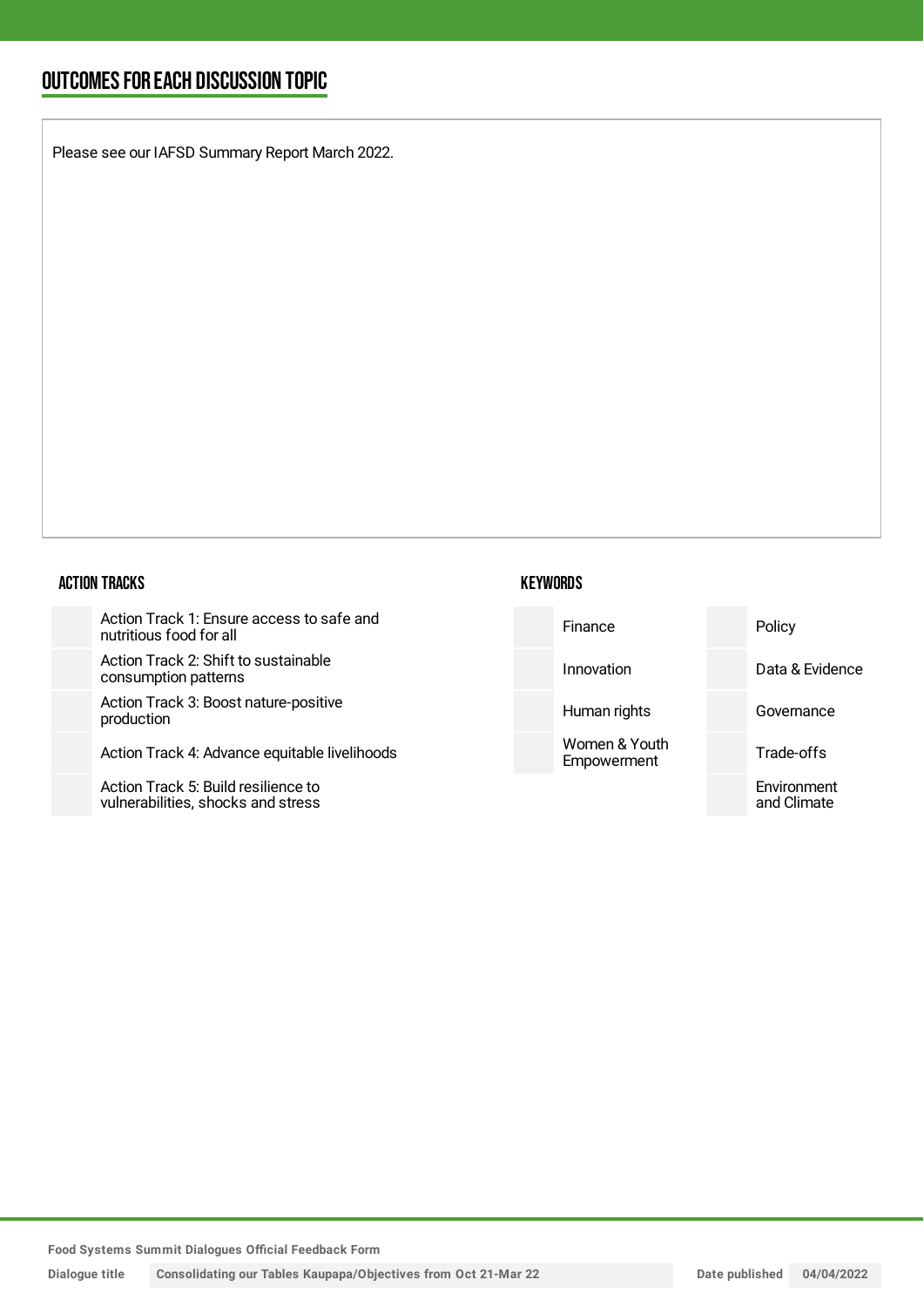### AREAS OF DIVERGENCE

#### ACTION TRACKS

Action Track 1: Ensure access to safe nutritious food for all

Action Track 2: Shift to sustainable consumption patterns

Action Track 3: Boost nature-positive production

Action Track 4: Advance equitable live

Action Track 5: Build resilience to vulnerabilities, shocks and stress

| e and    | Finance                      | Policy                     |
|----------|------------------------------|----------------------------|
|          | Innovation                   | Data & Evidence            |
|          | Human rights                 | Governance                 |
| elihoods | Women & Youth<br>Empowerment | Trade-offs                 |
|          |                              | Environment<br>and Climate |
|          |                              |                            |